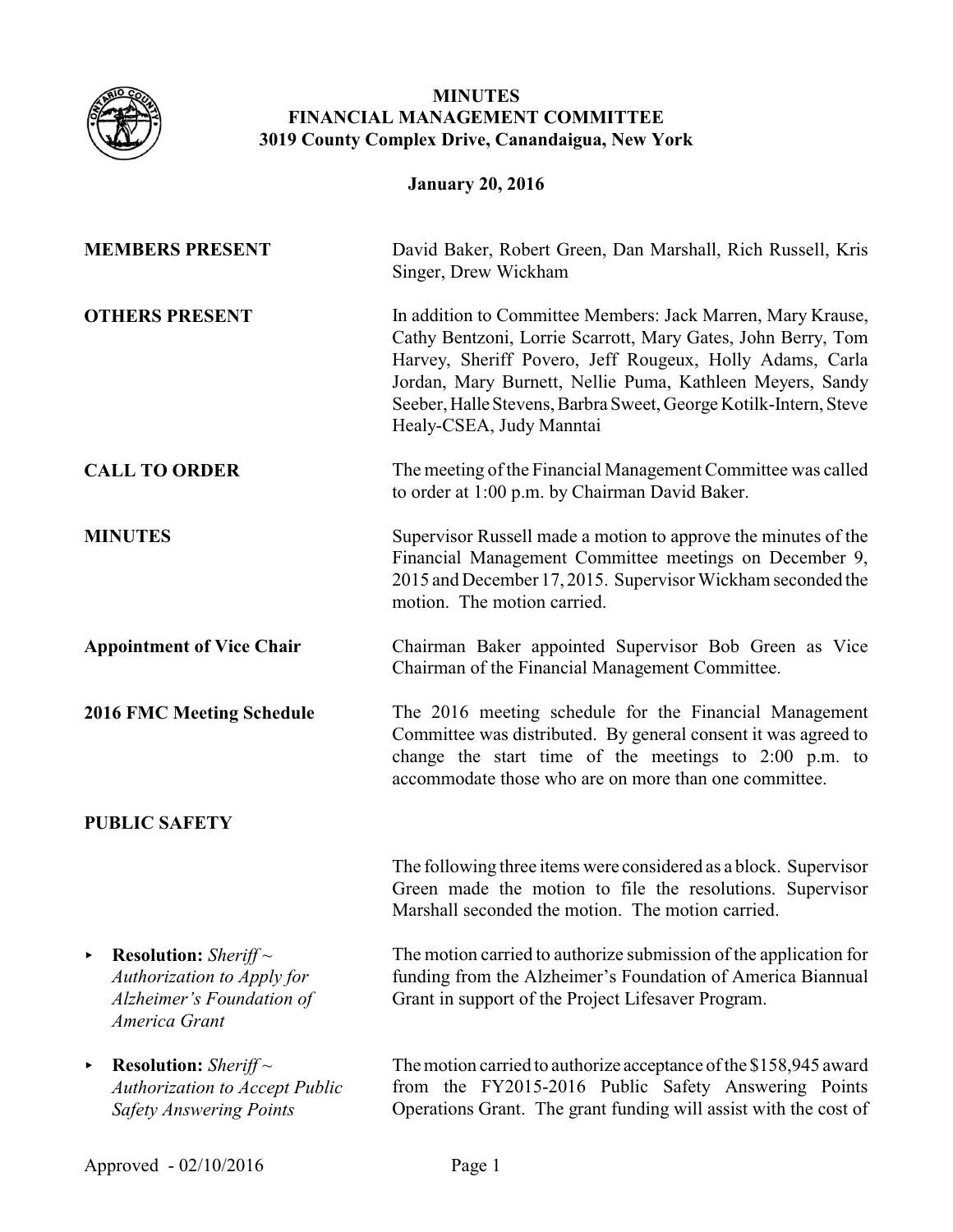*Operations Grant from NYS Division of Homeland Security and Emergency Services* 

- < **Transfer:** *Sheriff ~ Budget Transfer for Two Radio Receiving Units*
- < **Resolution:** *District Attorney ~ Authorization to Accept Crimes Against Revenue Program Grant*
- < **Transfer:** *Probation ~ Alternatives to Incarceration Program - Transfer of ATI Bail Reserve Monies to Assist the Day Reporting Program and Treatment Court Programs*

## **PLANNING AND RESEARCH**

< **Resolution:** *Authorizing Amendment of Grant Agreement with FEMA to Increase Funding for Costs Related to Update of the Ontario County Multi-Jurisdictional All Hazard Mitigation Plan*

## **PUBLIC WORKS**

< **Resolution:** *Authorization to Accept Historic Preservation and Parkland Improvements Grant - New York State and Municipal Facilities Program (Project #7194)*

operations for the Ontario County Office of Sheriff, Emergency Communications Division.

The motion carried to approve the budget transfer of \$6,100 to cover the costs for two radio receiving units at the Sheriff's Administrative Offices.

Supervisor Russell made a motion to file the resolution authorizing acceptance of the Crimes Against Revenue Program (CARP) Grant in the amount of \$88,971. Supervisor Singer seconded the motion. The motion carried.

Supervisor Green made a motion to file the resolution to transfer \$2,000 from the appropriated ATI Bail Reserve for the purpose of purchasing bus tokens and/or passes to assist clients with transportation issues related to completion of required Probation Department programs. Supervisor Singer seconded the motion. The motion carried.

Supervisor Singer made a motion to file the resolution authorizing the County Planning director to request an increase in the award amount of the FEMA grant from \$60,000 to \$88,500 to ensure full reimbursement of costs incurred by the County through the plan update. Supervisor Wickham seconded the motion. The motion carried.

Supervisor Marshall made a motion to file the resolution authorizing acceptance of grant funds from the State and Municipal Facilities Program for Historic Preservation and Parkland Improvements involving the Town of Victor, the Village of Victor, and Ontario County. The grant will provide funding in the amount of \$61,000 toward four projects totaling \$146,320. The grant does not require a funding match. Supervisor Green seconded the motion. The motion carried.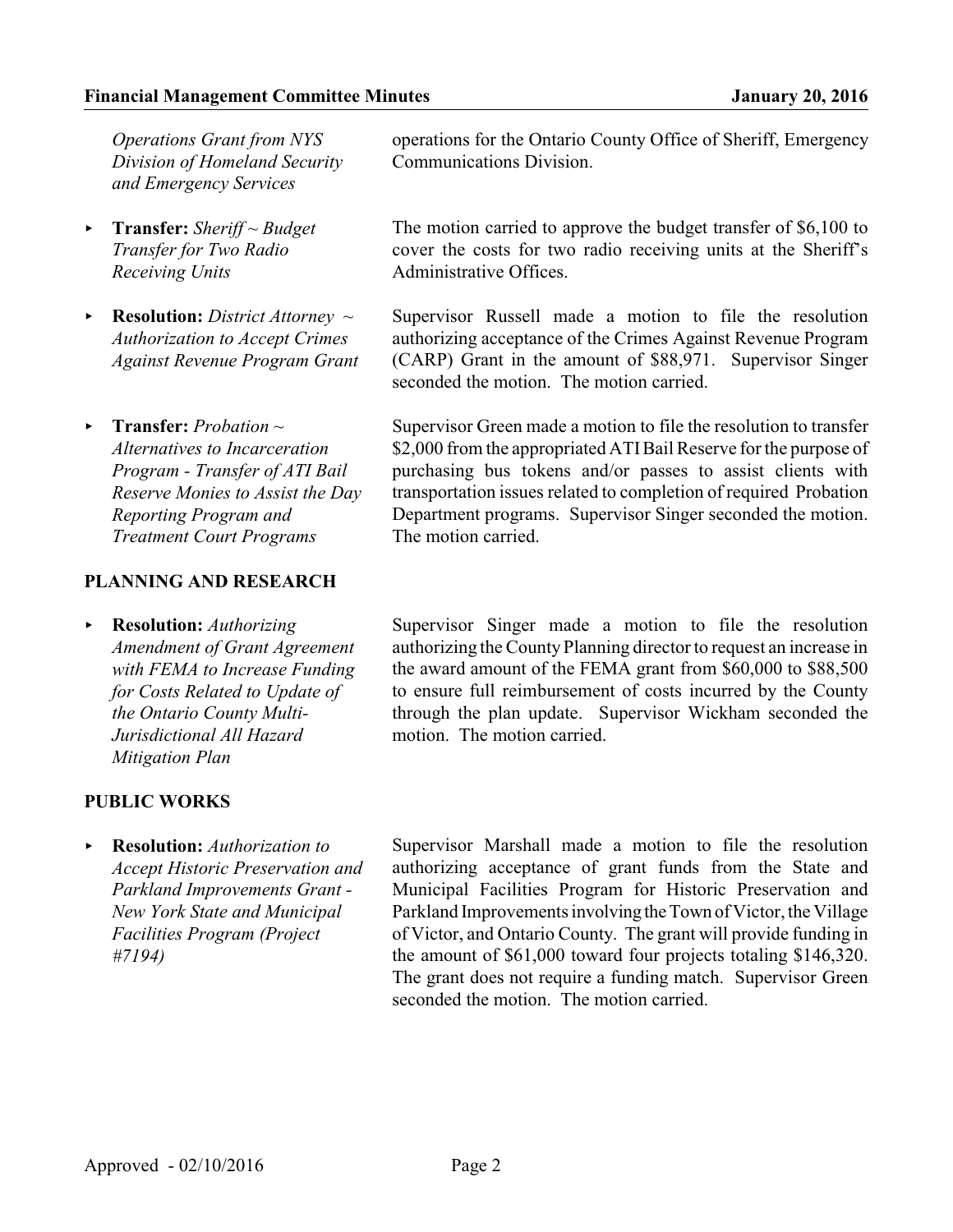# **CAPITAL PROJECTS**

- < **Resolution:** *Highway ~ Close Capital Project 04-2011: County Road 5 Preventive Maintenance*
- < **Resolution:** *Highway ~ Close Capital Project 07-2011: Bridge Preventive Maintenance Projects - 2013 Group 2*
- < **Resolution:** *Highway ~ Close Capital Project 02-2012: Bridge Preventive Maintenance Projects - 2013 Group 1*
- < **Resolution:** *Highway ~ Close Capital Project 03-2012: Bridge Preventive Maintenance Projects - 2014*
- < **Resolution:** *Highway ~ County Road 33 Reconstruction - CP 02- 2014: Purchase of Lands and Budget Transfer*
- < **Resolution:** *Highway ~ County Road 33 Reconstruction - CP 02- 2014: Bin Wall Replacements Budget Transfer*
- < **Resolution:** *Public Works ~ Federally Aided Bridge Paining Project - CP 12-2015: Acceptance of NY State Revenue Contract and Budget Amendment*

The following four items were considered as a block. Supervisor Russell made the motion to file the resolutions. Supervisor Marshall seconded the motion. The motion carried.

The motion carried to file the resolution to close Capital Project No. 04-2011 and to transfer the cash balance and any additional interest earnings remaining in the Project to the County Road Fund Capital Reserve for Roads and Bridges.

The motion carried to file the resolution to close Capital Project No. 07-2011 and to transfer the cash balance and any additional interest earnings remaining in the Project to the County Road Fund Capital Reserve for Roads and Bridges.

The motion carried to file the resolution to close Capital Project No. 02-2012 and to transfer the cash balance and any additional interest earnings remaining in the Project to the County Road Fund Capital Reserve for Roads and Bridges.

The motion carried to file the resolution to close Capital Project No. 03-2012 and to transfer the cash balance and any additional interest earnings remaining in the Project to the County Road Fund Capital Reserve for Roads and Bridges.

Supervisor Wickham made a motion to file the resolution to approve the purchase of the necessary easement for the reconstruction of County Road 33 and the required budget transfer as stipulated in the resolution. Supervisor Singer seconded the motion. The motion carried.

Supervisor Wickham made a motion to file the resolution to approve the budget transfer of \$1,500,000 of funding for the BIN Wall Replacement (Lower Egypt Road to Egypt Road) from the 2016 Capital Improvement Plan to Capital Project No.02-2014. Supervisor Russell seconded the motion. The motion carried.

Supervisor Russell made a motion to file the resolution to accept the New York State Funding Contract for Capital Project No. 12- 2015, Federally Aided Bridge Painting Project, and to amend the budget as stipulated. Supervisor Marshall seconded the motion. The motion carried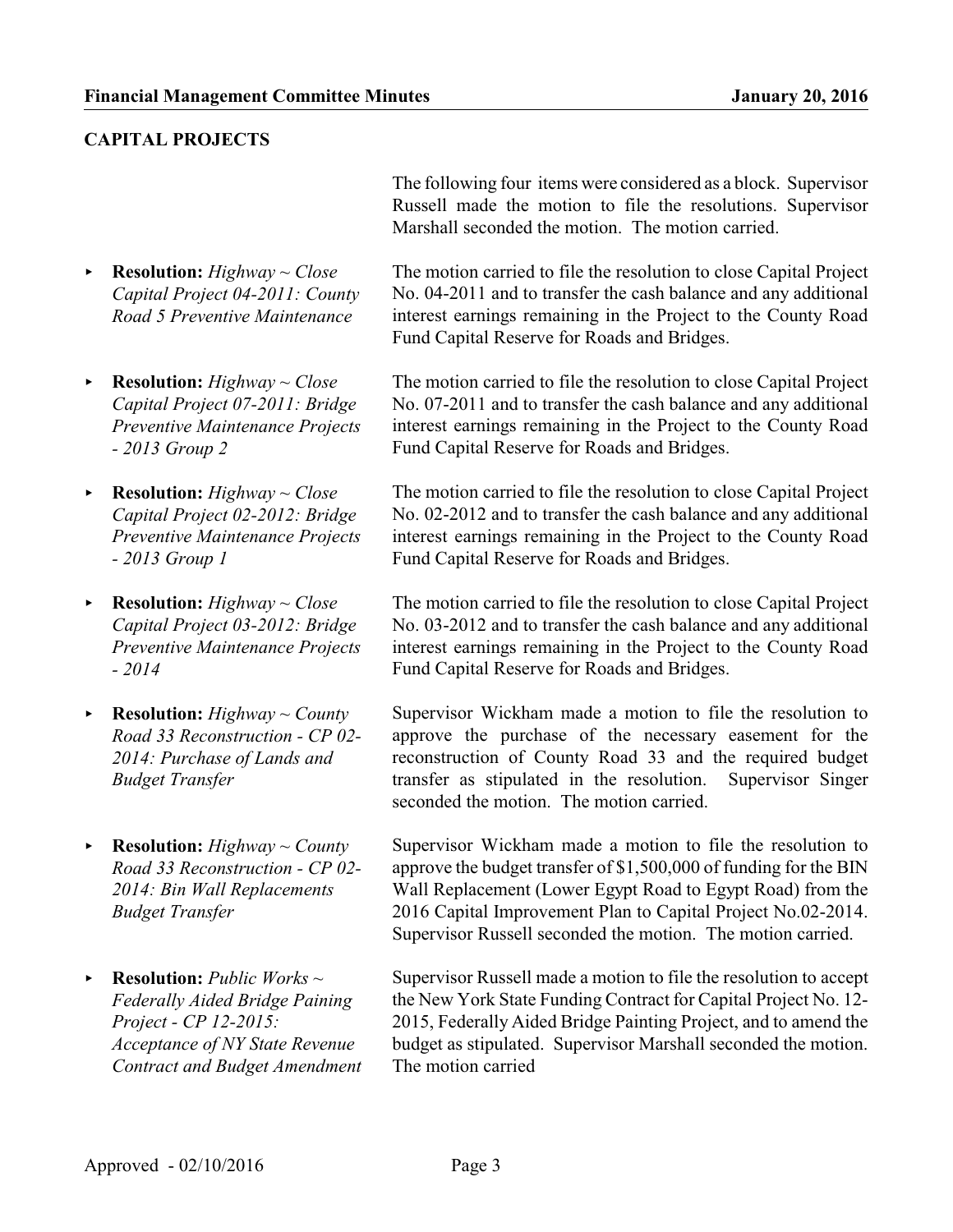#### **Financial Management Committee Minutes January 20, 2016**

- < **Resolution:** *FLCC Viticulture Project ~ CP 05-2011: Resolution Authorizing Contract Amendment - Watchdog Building Partners, LLC*
- < **Resolution:** *FLCC Geneva Campus Center Project ~ CP 04- 2009: Authorizing Budget Transfer and Approval of Contract and Payment with Seneca Gorham Security Systems, Inc.*
- < **Resolution:** *700 MHz Intertop Capital Project ~ CP 05-2013: Authorization of Payment for Radio License Application Fees*

## **FMC STANDING COMMITTEE ITEMS**

Supervisor Russell made a motion to file the resolution authorizing a contract amendment with Watchdog Building Partners, LLC, to cover additional construction management services from March 30, 2015 through December 2, 2015, totaling \$11,460.26. Supervisor Singer seconded the motion. The motion carried.

Supervisor Russell made amotion to file the resolution approving the budget transfer and payment to Seneca Gorham Security Systems, Inc., for services provided as described in the resolution related to the County's fire alarm monitoring system at a cost not to exceed \$760.00. Supervisor Singer seconded the motion. The motion carried.

Supervisor Green made a motion to file the resolution to approve payment of the invoice for \$230 to Radio Soft/American Association of State Highway and Transportation Officials for processing the UHF license application with the Federal Communications Commission. Supervisor Marshall seconded the motion. The motion carried.

The following two items were considered as a block. Supervisor Singer made the motion to file the resolutions. Supervisor Wickham seconded the motion. The motion carried.

- < **Resolution:** *Finance ~ Assignment and Assumption of Contract with Toski & Co., PC - Audit of the Financial Records of Ontario County to EFPR Group, CPA's PLLC*
- < **Resolution:** *Finance ~ Assignment and Assumption of Contract with Toski & Co., PC - Audit of the Deferred Compensation Plan (457/401A) of Ontario County to EFPR Group, CPA's PLLC*

The motion carried to file the resolution for the assignment and assumption of all terms and conditions of the contract approved under Resolution #509-2014 with Toski & Co., PC in its entirety to EFPR Group CPAs, PLLC.

The motion carried to file the resolution for the assignment and assumption of all terms and conditions of the contract approved under Resolution #508-2014 with Toski & Co., PC in its entirety to EFPR Group CPAs, PLLC.